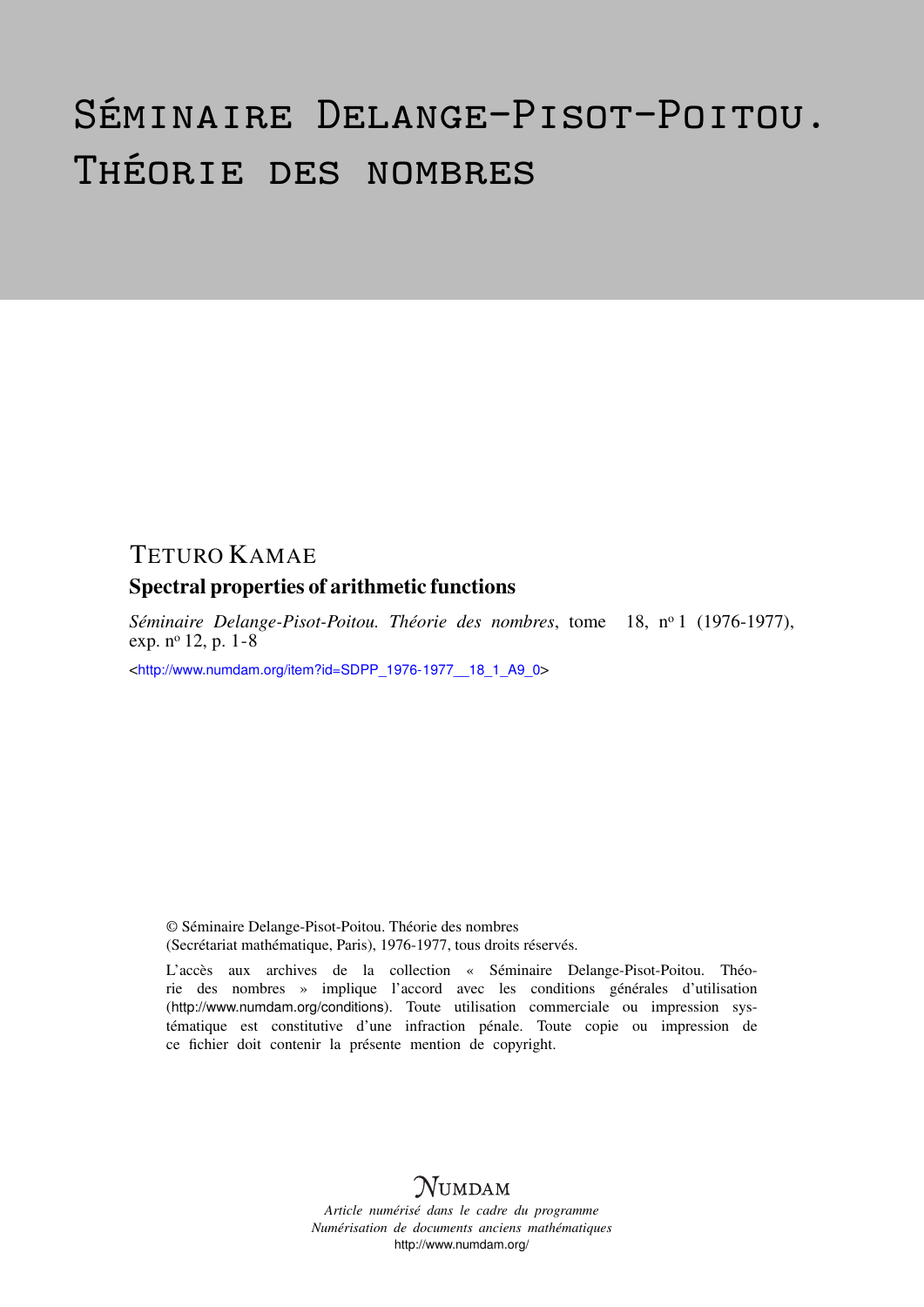#### SPECTRAL PROPERTIES OF ARITHMETIC FUNCTIONS

#### BY Teturo KAMAE

The purpose of this talk is to investigate the spectral properties of arithmetic functions, particularly of functions on digits to some integral base  $q \ge 2$ . There are preceding works on this subject by S. KAKUTANI [5], [6], M. MENDES FRANCE [8], [9]. H. DABOUSSI and M. MENDES FRANCE [4], J. COQUET and M. MENDES FRANCE [2] and J. BESINEAU [1]. Some parts of results here are proved in a joint work [3] of the lecturer and M. MENDES FRANCE and J. COQUET.

#### 1. General theory.

For an arithmetic function  $\alpha \in \mathbb{C}^N$ , the Besicovitch norm is defined as follows  $||\alpha|| = (\overline{\lim}_{n \to \infty} \frac{1}{n} \sum_{j=0}^{n-1} |\alpha(j)|^2)^{\frac{1}{2}}$ .

By  $\emptyset$  and  $\pi$ , we denote the class of  $\alpha \in \mathbb{C}^{\mathbb{N}}$  such that  $\|\alpha\| < \infty$  and  $\|\alpha\| = 0$ , respectively. It is known that the normed linear space  $(\mathbb{G}/\mathbb{G})$ ,  $\|\|\|$ ), which is denoted by  $\tilde{B}$  and called the Besicovitch space, is complete and hence a Banach space.

denotes a shift on  $\mathbb{C}^{\mathbb{N}}$  . Note that  $\mathbb{T}$  on  $\widetilde{\mathbb{G}}$  is a continuous linear operator Τ which is bijective.

By  $\Omega$ , we denote the class of  $\alpha \in \mathcal{B}$  for which the correlations

$$
\gamma_{\alpha}(\mathbf{m}) = \lim_{n \to \infty} \frac{1}{n} \sum_{j=0}^{n-1} \alpha(j+m) \overline{\alpha(j)}
$$

exist for all  $m \in \mathbb{Z}$ . In this case, there exists a unique measure  $\Lambda_{\gamma}$  on  $\mathbb{L} = \mathbb{R}/\mathbb{Z}$ , which we call the spectral measure of  $\alpha$ , such that

$$
\gamma_{\alpha}(\mathbf{m}) = \int_{\mathbb{T}} e(\mathbf{m}\lambda) d\Lambda_{\alpha}(\lambda)
$$

for any  $m \in \mathbb{Z}$ , where  $e(x) = exp(2\pi i x)$ . We can construct  $\Lambda_{\sim}$  directly without using correlations. Let  $\Lambda^n_{\alpha}$  be the measure on  $\mathbb T$  such that

$$
i\Lambda_{\alpha}^{n}(\lambda) = \frac{1}{n} \left| \sum_{j=0}^{n-1} \alpha(j) e(-j\lambda) \right|^{2} d\lambda.
$$

An easy computation shows that

$$
\lim_{n \to \infty} J_{\mathcal{I}}^{\mathcal{I}} \circ (\mathfrak{m} \lambda) \ d \Lambda_{\alpha}^{n}(\lambda) = \gamma_{\alpha}(\mathfrak{m})
$$

for any  $m \in \mathbb{Z}$ . Hence,  $\Lambda^n_{\alpha}$  converges weakly to  $\Lambda_{\alpha}$  as  $n \to \infty$ . For two measures (by measures, we mean positive finite Borel measures unless mentioned otherwise) P and Q on  $\underline{\mathbb{T}}$ , the affinity  $\rho(P, Q)$  is defined by

$$
\rho(P \ , \ Q) = \int_{\underline{T}} \sqrt{\frac{dP}{dR}} \sqrt{\frac{dQ}{dR}} dR \ ,
$$

where  $R$  is a measure with respect to which  $P$  and  $Q$  are absolutely continuous.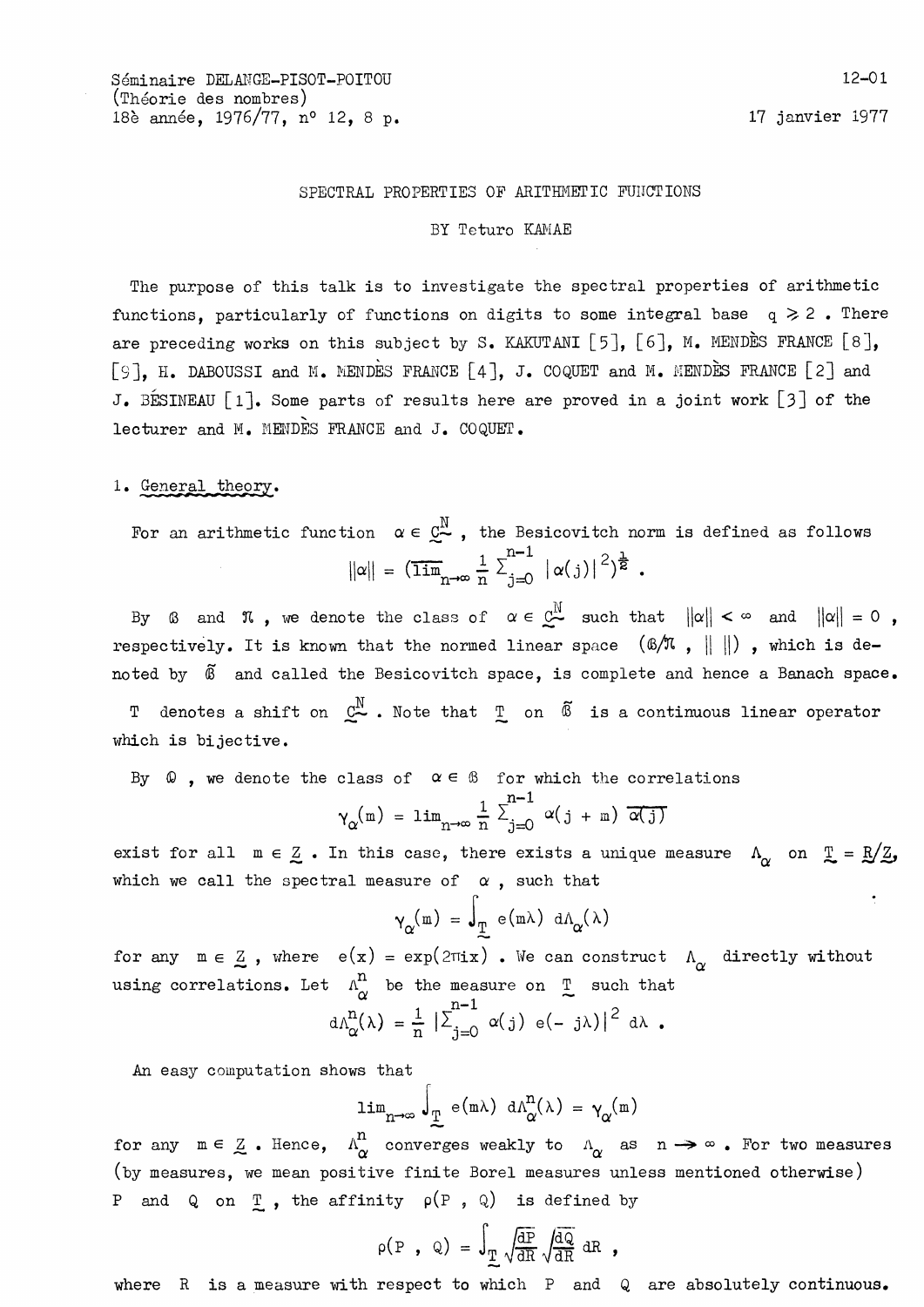It is clear that this definition does not depend on the selection of R. It is known that if  $P_n \rightarrow P$  and  $Q_n \rightarrow Q$  weakly, then we have

$$
\overline{\lim}_{n\to\infty} \rho(P_n, Q_n) \leq \rho(P, Q).
$$

Thus, if  $\alpha$ ,  $\beta \in \mathbb{Q}$ , then

$$
\rho(\Lambda_{\alpha} , \Lambda_{\beta}) \geq \overline{\lim}_{n \to \infty} \rho(\Lambda_{\alpha}^{n} , \Lambda_{\beta}^{n})
$$
\n
$$
= \overline{\lim}_{n \to \infty} \frac{1}{n} \int_{\mathbb{T}} |\Sigma_{j=0}^{n-1} \alpha(j) e(-j\lambda)| |\Sigma_{k=0}^{n-1} \beta(j) e(-k\lambda)| d\lambda
$$
\n
$$
\geq \overline{\lim}_{n \to \infty} \frac{1}{n} |\int_{\mathbb{T}} \Sigma_{j=0}^{n-1} \alpha(j) e(-j\lambda) \Sigma_{k=0}^{n-1} \overline{\beta(k)} e(k\lambda) d\lambda|
$$
\n
$$
= \overline{\lim}_{n \to \infty} \frac{1}{n} |\Sigma_{j=0}^{n-1} \alpha(j) \overline{\beta(j)}|.
$$

THEOREM 1 [3]. - For 
$$
\alpha
$$
,  $\beta \in \mathbb{Q}$ , we have  
\n
$$
\overline{\lim}_{n \to \infty} \frac{1}{n} |\sum_{j=0}^{n-1} \alpha(j+m) \overline{\beta(j)}| \le \rho(\Lambda_{\alpha}, \Lambda_{\beta}) \text{ for any } m \in \mathbb{Z}.
$$

In this theorem, let  $\beta(n) = e(\lambda n)$  ( $\forall n \in \mathbb{N}$ ). Then, since  $\Lambda_{\beta} = \delta_{\lambda}$ , we have the following corollary.

COROLLARY [3]. - For 
$$
\alpha \in \mathbb{Q}
$$
 and  $\lambda \in \mathbb{T}$ , we have  

$$
\overline{\lim}_{n \to \infty} \frac{1}{n} |\sum_{j=0}^{n-1} \alpha(j) e(-j\lambda)| \leq \Lambda_{\alpha}(\{\lambda\})^{\frac{1}{2}}.
$$

Note that  $\rho(P, Q) = 0$  is equivalent to that P and Q are singular to each other. For  $\alpha \in \mathbb{Q}$ , let  $H(\alpha)$  be the closed subspace of  $\widetilde{\alpha}$  generated by  $\{\mathbb{T}^m \, \alpha \, ; \, n \in \mathbb{Z}\}$ . It is easy to see that  $H(\alpha)$  is a separable Hilbert space with the inner product

$$
(\eta, \zeta) = \lim_{n \to \infty} \frac{1}{n} \sum_{j=0}^{n-1} \eta(j) \zeta(j),
$$

which always exists as long as  $\eta$ ,  $\zeta \in H(\alpha)$ .

Suppose that  $\Lambda_{\alpha}$  and  $\Lambda_{\beta}$  are singular to each other. Then by the above theorem, we have  $(T^{m \alpha}, T^k \beta) = 0$  ( $\forall m, \ell \in \mathbb{Z}$ ). Hence,  $H(\alpha) \perp H(\beta)$ .

Moreover, there is a complete characterization of the property that  $\Lambda_{\alpha}$  and  $\Lambda_{\beta}$ are singular to each other.

THEOREM 2 (A. N. KOLMOGOROV [7]). - Let  $\alpha$ ,  $\beta \in \mathbb{Q}$ . Then,  $\Lambda_{\alpha}$  and  $\Lambda_{\beta}$  are singular to each other if, and only if,  $\overline{H(\alpha)} + H(\beta)$  and  $\alpha \in H(\alpha + \beta)$ .

For a signed measure P, we denote its total variance by  $||P||$ . Note that  $||\Lambda_{\alpha}|| = ||\alpha||^2$  for any  $\alpha \in \mathbb{Q}$ . Let  $\alpha$ ,  $\beta \in \mathbb{Q}$ . Then,

$$
\|\Lambda_{\alpha} - \Lambda_{\beta}\| \leq \lim_{n \to \infty} \|\Lambda_{\alpha}^{n} - \Lambda_{\beta}^{n}\| = \lim_{n \to \infty} \frac{1}{n} \int_{\mathbb{T}} \|\sum_{j=0}^{n-1} \alpha(j) e(-j\lambda)\|^{2} - \|\sum_{j=0}^{n-1} \beta(j) e(-j\lambda)\|^{2} \|\mathrm{d}\lambda
$$
  

$$
\leq \lim_{n \to \infty} \frac{1}{n} \int_{\mathbb{T}} \|\sum_{j=0}^{n-1} (\alpha(j) - \beta(j)) e(-j\lambda) \| (\|\sum_{j=0}^{n-1} \alpha(j) e(-j\lambda) \| + \|\sum_{j=0}^{n-1} \beta(j) e(-j\lambda) \|) \mathrm{d}\lambda
$$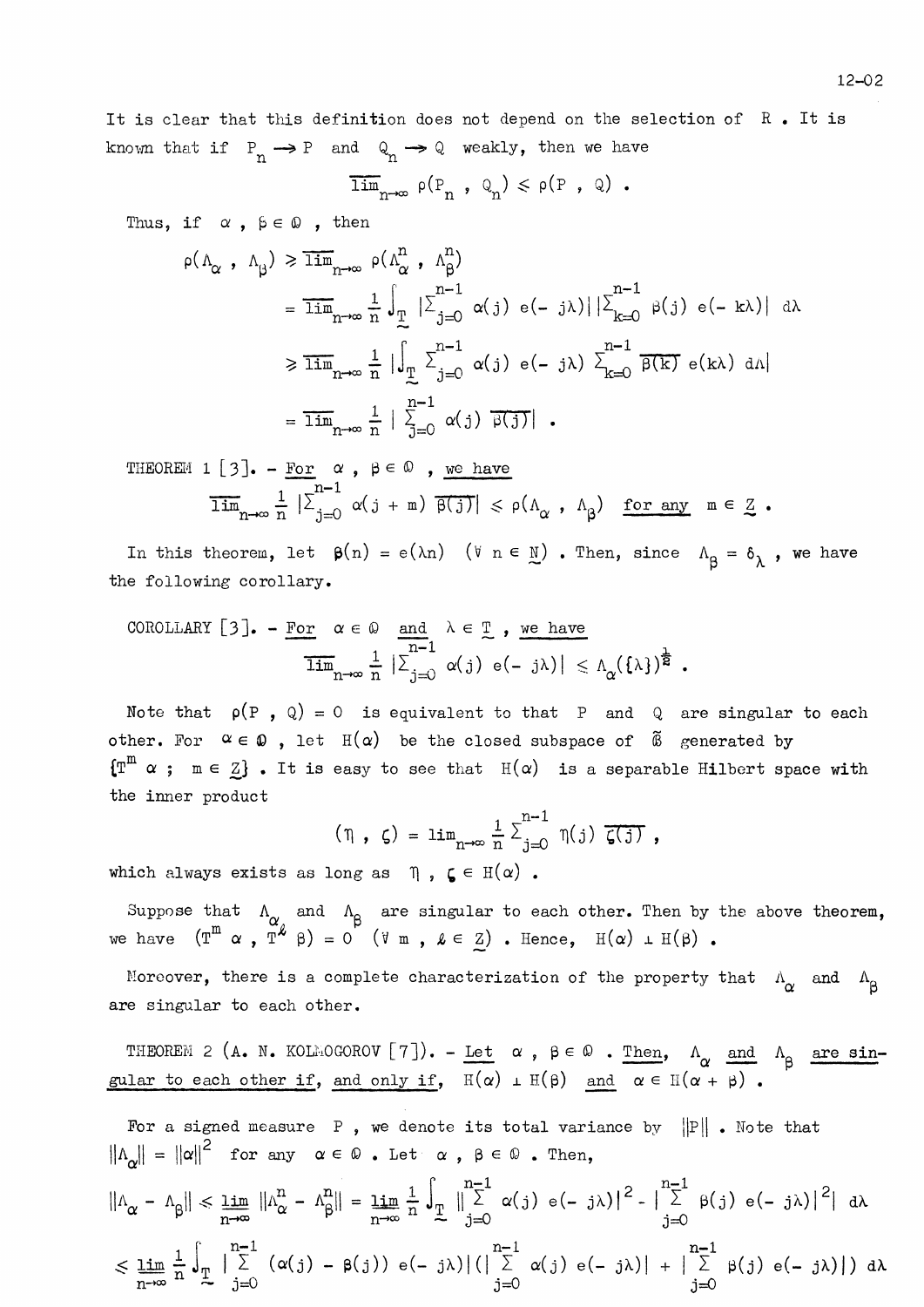$$
\leqslant \underline{\lim}_{n\rightarrow\infty}(\frac{1}{n}\int_{\frac{\pi}{\lambda}}^{n-1}|\sum_{j=0}^{n-1}(\alpha(j)-\beta(j))e(-j\lambda)|^{2}\mathrm{d}\lambda)^{\frac{1}{2}}\times(\frac{1}{n}\int_{\frac{\pi}{\lambda}}^{n-1}(|\sum_{j=0}^{n-1}\alpha(j)e(-j\lambda)|+|\sum_{j=0}^{n-1}\beta(j)e(-j\lambda)|)^{2}\mathrm{d}\lambda)^{\frac{1}{2}}}{|\alpha-\beta||\sum_{j=0}^{2}\alpha(j)e(-j\lambda)|^{2}+|\sum_{j=0}^{n-1}\beta(j)e(-j\lambda)|^{2}\mathrm{d}\lambda)^{\frac{1}{2}}=\left\|\alpha-\beta\right\|\sqrt{2\|\alpha\|^{2}+2\|\beta\|^{2}}
$$

 $12 - 03$ 

THEOREM 3. - Let  $\alpha_n \in \mathbb{Q}$  (n = 1, 2, ...),  $\alpha \in \mathbb{Q}$  and  $\lim_{n \to \infty} ||\alpha - \alpha_n|| = 0$ . Then, we have  $\alpha \in \Omega$  and  $\lim_{n \to \infty} || \Lambda_{\alpha} - \Lambda_{\alpha} || = 0$ .

## 2. q-multiplicative functions.

Let  $q \ge 2$  be an integer. Let  $e_k^q(n)$   $(k = 0, 1, 2, ...)$  be the digits in q-adic representation of  $n \in \underline{N}$ :

 $n = \sum_{k=0}^{\infty} e_k^q(n) q^k$   $(e_k^q(n) \in \{0, 1, \ldots, q-1\}; k = 0, 1, 2, \ldots)$ . Let  $c = (c_0, c_1, c_2, \ldots)$  be a sequence of real numbers. Let  $\zeta_{\mathbf{c}}(n) = e(\sum_{k=0}^{\infty} c_k e_k^{\mathbf{q}}(n))$   $(\forall n \in \mathbb{N})$ .

Then, it is known [2] that  $\zeta_c \in \mathbb{Q}$ . Using the relation that  $\zeta_c(nq) = \zeta_{Tc}(n)$ , where  $\tau c = (c_1, c_2, \ldots)$ , it holds for any continuous function f on  $\overline{r}$  that  $\int_{\mathbb{T}} f \ dA_{\zeta_n} = \lim_{n \to \infty} \int_{\mathbb{T}} f \ dA_{\zeta_n}^n$ 

$$
= \lim_{n \to \infty} \int_{\frac{\pi}{2}} f(\lambda) \frac{1}{q^n} |\Sigma_{j=0}^{q^n - 1} \zeta_o(j) e(-j\lambda)|^2 d\lambda
$$
  
\n
$$
= \lim_{n \to \infty} \int_{\frac{\pi}{2}} f(\lambda) \frac{1}{q} |\Sigma_{j=0}^{q-1} e(j(c_0 - \lambda))|^2 \frac{1}{q^{n-1}} |\Sigma_{j=0}^{q^{n-1} - 1} \zeta_{r_c}(j) e(-jq\lambda)|^2 d\lambda
$$
  
\n
$$
= \lim_{n \to \infty} \int_{\frac{\pi}{2}} f(\lambda) \frac{1}{q} |\Sigma_{j=0}^{q-1} e(j(c_0 - \lambda))|^2 \frac{1}{q} d\Lambda_{\zeta_{r_c}}^{q^{n-1}}(q\lambda)
$$
  
\n
$$
= \lim_{n \to \infty} \int_{\frac{\pi}{2}} f(\lambda) \frac{1}{q^2} |\Sigma_{j=0}^{q-1} e(j(c_0 - \lambda))|^2 d\Lambda_{\zeta_{r_c}}(q\lambda).
$$

Hence, we have

$$
\frac{d\Lambda_{\zeta_{\mathbb{C}}}(\lambda)}{d\Lambda_{\zeta_{\tau_{\mathbb{C}}}}(q\lambda)} = \frac{1}{q^2} \left| \sum_{j=0}^{q-1} e(j(c_0 - \lambda)) \right|^2.
$$

 $_{\text{\tiny{Thus,}}}$ 

$$
\Lambda_{\zeta_{\mathcal{C}}}(\{\lambda\}) = \Pi_{k=0}^{n-1} \frac{1}{q^2} |\Sigma_{j=0}^{q-1} e(j(c_k - \lambda q^k))|^2 \Lambda_{\zeta_{T^{n_{\mathcal{C}}}}}(\{q^n, \lambda\})
$$

for any  $n = 1$ , 2, ... Since

$$
\Lambda_{\zeta_{\tau_{\mathbf{n}_c}}}(\{\lambda\}) \leqslant \Lambda_{\zeta_{\tau_{\tau_{\mathbf{n}_c}}}(\underline{\tau})} = \|\zeta_{\tau_{\tau_{\mathbf{n}_c}}}^{\tau_{\mathbf{n}_c}}\|^{2} = 1
$$

 $\mathcal{L}$ 

we have

$$
\Lambda_{\zeta_{\mathbf{C}}}(\{\lambda\})^{\frac{1}{2}} \leqslant \underline{\lim}_{n \to \infty} \prod_{k=0}^{n-1} \frac{1}{q} \left| \sum_{j=0}^{q-1} e(j(c_k - \lambda q^k)) \right| = \underline{\lim}_{n \to \infty} \frac{1}{q^n} \left| \sum_{j=0}^{q^n-1} \zeta_{\mathbf{C}}(j) e(-j\lambda) \right|.
$$

Considering the corollary, we have the following theorem :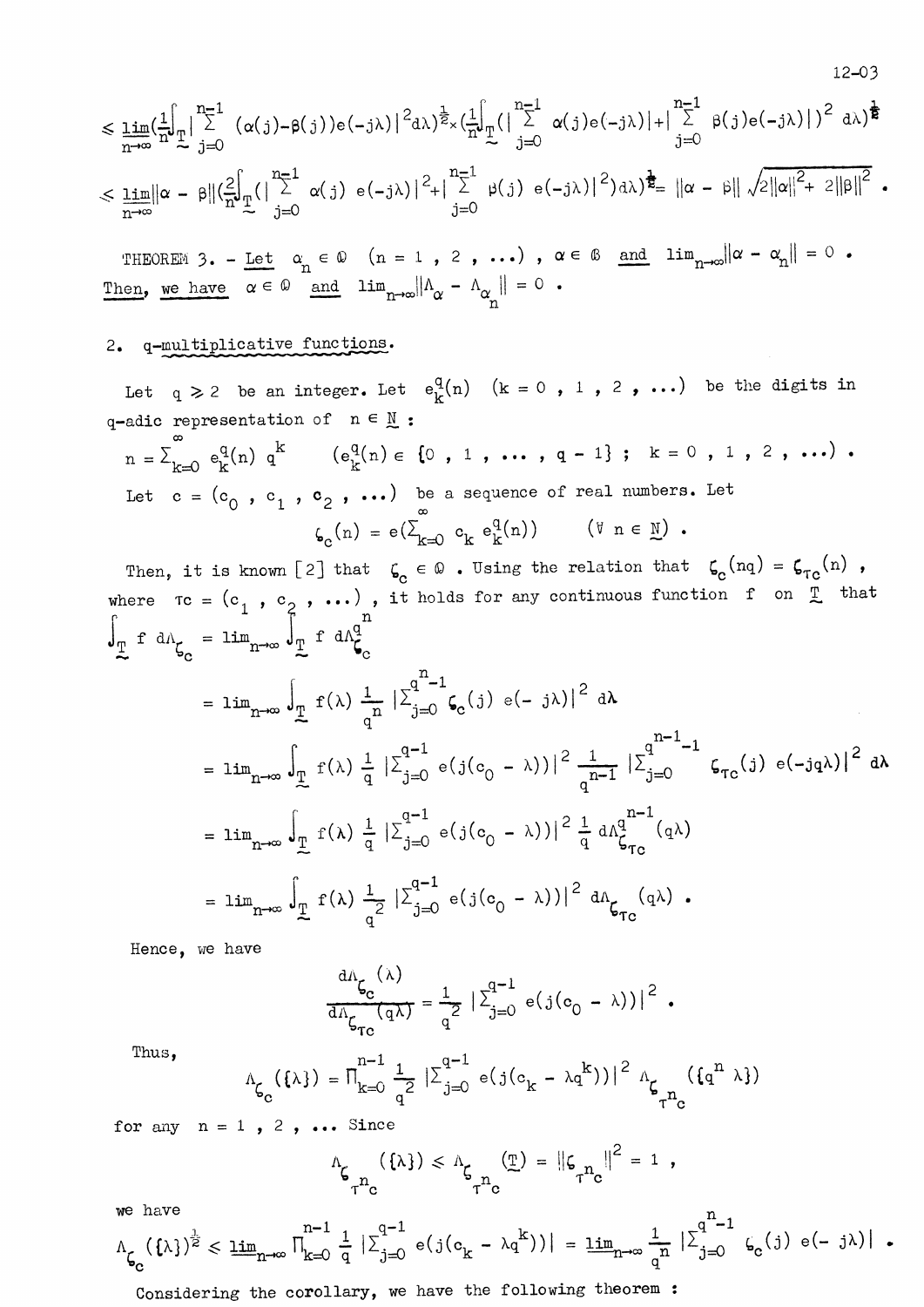THEOREM 4 
$$
[3]
$$
.

$$
\Lambda_{\zeta_{\mathbf{C}}}(\{\lambda\})^{\frac{1}{2}} = \prod_{k=0}^{\infty} \frac{1}{q} |\sum_{j=0}^{q-1} e(j(c_{k} - \lambda q^{k}))| = \prod_{k=0}^{\infty} \left| \frac{\sin \pi q (c_{k} - \lambda q^{k})}{q \sin \pi (c_{k} - \lambda q^{k})} \right|.
$$

Suppose that  $\sum_{k=0}^{\infty} ||c_k - \lambda q^k||^2 = \infty$  for any  $\lambda \in \mathbb{T}$ , where for  $x \in \mathbb{R}$ ,  $||x|| = \min_{n \in \mathbb{Z}} |x - n|$ . Then it follows that

$$
\Lambda_{\zeta_{\mathcal{C}}}(\{\lambda\})^{\frac{1}{2}} = \prod_{k=0}^{\infty} \left| \frac{\sin \pi q (c_k - \lambda q^k)}{q \sin \pi (c_k - \lambda q^k)} \right| = 0.
$$

for any  $\lambda \in \mathbb{T}$ . Thus,  $\Lambda_{\mathbf{b}_c}$  is continuous. Moreover, it can be proved [3] that  $\Lambda_{\zeta_c}$  is singular with respect to the Lebesgue measure.  $\infty$ 

Now suppose that 
$$
\sum_{k=0}^{\infty} ||c_k - \lambda_0 q^k||^2 < \infty
$$
 for some  $\lambda_0 \in \mathbb{I}$ . It holds that  
\n
$$
\sum_{k=1}^{\infty} \Lambda_{\mathcal{G}_0}(\{\lambda\}) = \sum_{\lambda \in [0,1/q)} \sum_{j=0}^{q-1} \Lambda_{\mathcal{G}_0}(\{\lambda + \frac{j}{q}\})
$$
\n
$$
= \sum_{\lambda \in [0,1/q)} \sum_{j=0}^{q-1} \left| \frac{\sin \pi q (c_0 - \lambda - \frac{j}{q})}{q \sin \pi (c_0 - \lambda - \frac{j}{q})} \right| \sum_{k=1}^{\infty} \frac{\sin \pi q (c_k - \lambda q^k)}{q \sin \pi (c_k - \lambda q^k)} \right|^2
$$
\n
$$
= \sum_{\lambda \in [0,1/q)} \prod_{k=1}^{\infty} \left| \frac{\sin \pi q (c_k - \lambda q^k)}{q \sin \pi (c_k - \lambda q^k)} \right|^2
$$
\n
$$
= \sum_{\lambda \in [0,1/q)} \Lambda_{\mathcal{G}_{TC}}(\{\lambda q\}) = \sum_{\lambda \in \mathbb{I}} \Lambda_{\mathcal{G}_{TC}}(\{\lambda\}).
$$

Since

$$
1 = \lim_{n \to \infty} \left| \int_{k=n}^{\infty} \left| \frac{\sin \pi q (c_k - \lambda_0 q^k)}{q \sin \pi (c_k - \lambda_0 q^k)} \right|^2 \right|
$$
  
\n
$$
= \lim_{n \to \infty} \Lambda_{\zeta} \left( {\lambda_0 q^n} \right)
$$
  
\n
$$
\leq \underline{\lim}_{n \to \infty} \sum_{\lambda \in \underline{T}} \Lambda_{\zeta} \left( {\lambda} \right)
$$
  
\n
$$
\leq \overline{\lim}_{n \to \infty} \sum_{\lambda \in \underline{T}} \Lambda_{\zeta} \left( {\lambda} \right) \leq 1,
$$

we have

$$
\Sigma_{\lambda \in \mathbb{T}} \Lambda_{\zeta_{\mathbf{C}}}(\{\lambda\}) = \lim_{n \to \infty} \Sigma_{\lambda \in \mathbb{T}} \Lambda_{\zeta_{n}}(\{\lambda\}) = 1.
$$

Since  $\Lambda_{\zeta_{\rm c}}(\mathbb{I}) = 1$ , this implies that  $\Lambda_{\zeta_{\rm c}}$  is discrete. THEOREM 5 [3]. -  $\Lambda_{\zeta_c}$  is either discrete or continuous and singular corresponding as  $\sum_{k=0}^{\infty} ||c_k - \lambda q^k||^2 < \infty$  for some  $\lambda \in \mathbb{T}$  or not.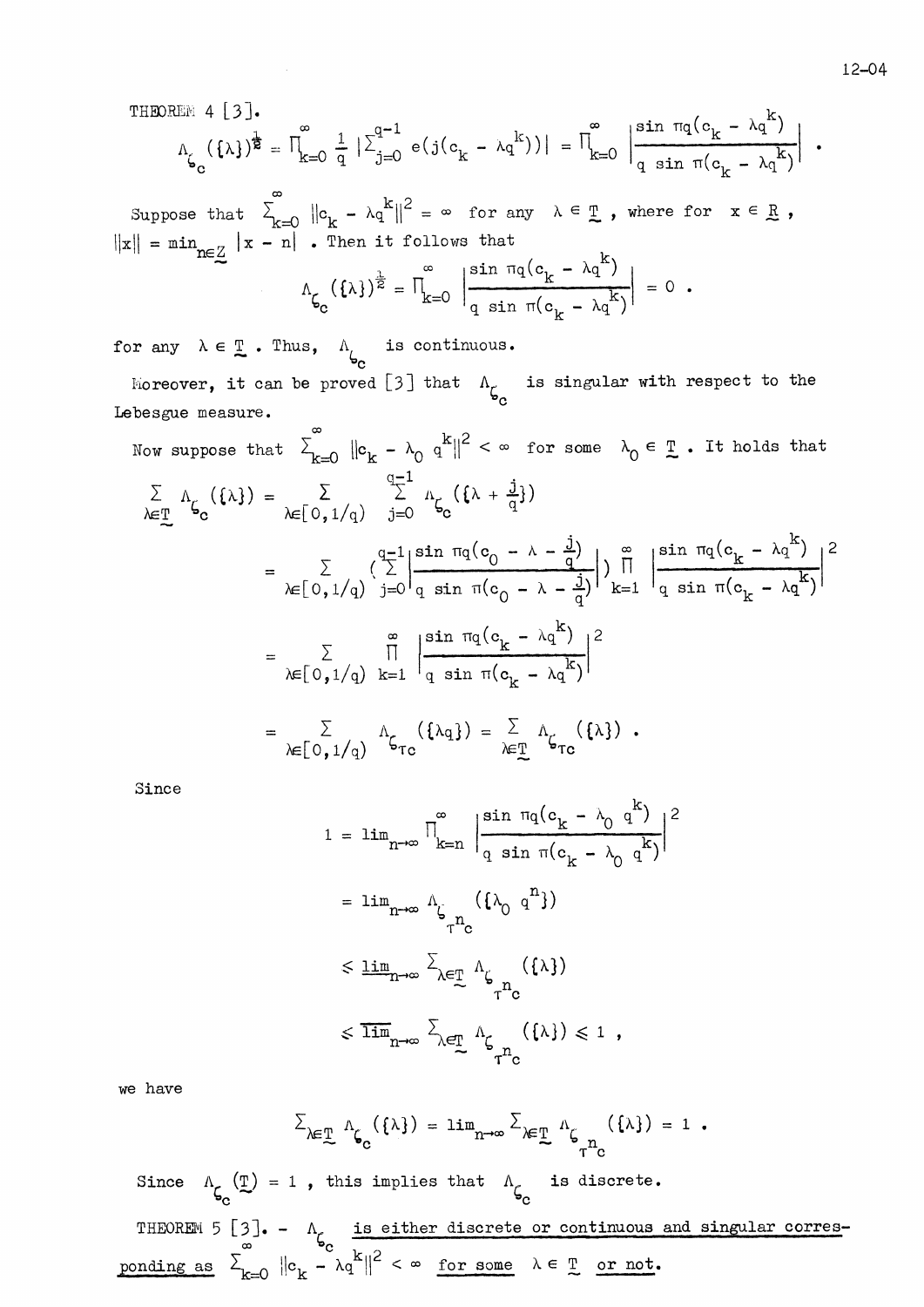12-05

### 3. Mutual singularity.

Let  $S_q(n) = \sum_{k=0}^{\infty} e_k^q(n)$  be the sum of digits. Denote  $f_{\lambda}(n) = e(\lambda n)$  for  $\lambda \in \underline{T}$  and  $n \in \underline{N}$ . It is known [1] that  $H(f_{\lambda} \circ S_p) + H(f_{\eta} \circ S_q)$  if  $(p, q) = 1$ ,  $(p-1)\lambda \notin \underline{Z}$  and  $(q-1)\eta \notin \underline{Z}$ . We can prove further the following theorem.

THEOREM 6. - If  $(p, q) = 1$ ,  $(p - 1)\lambda \notin \underline{Z}$  and  $(q - 1)\eta \notin \underline{Z}$ , then  $\Lambda_{f_\lambda \circ S_p}$ and  ${}^{\Lambda}f{}_{\hat{\lambda}}$ °S<sub>q</sub> are singular to each other.

Sketch of the proof of theorem 6. - Let  
\n
$$
\Gamma_{\gamma}(n) = \Pi_{k=0}^{\infty} \cos \pi n \gamma^{-k}.
$$

Then, it is known (H. G. SENGE and E. G. STRAUS [10]) that  $\Gamma_{n2}(n)$   $\Gamma_q(n) \rightarrow 0$  $(n \rightarrow \infty)$ . We can assume that q is odd. By  $\tau_q(n)$ , we denote the greatest number j such that there exist integers  $0 \le k_1 \le k_2 \le \ldots \le k_{2j}$  satisfying  $e_{k_{2i-1}}^q(n) \ge 0$ and  $e_{k_{2i}}^{q}(n) < q - 1$  for  $i = 1, 2, ...$ ,  $j$ . Since

$$
\inf_{m \geq x} |\Gamma_{p^2}(p^{2m} - p^{2k})| > 0
$$
,

we have

$$
\lim_{m \to \infty} \sum_{\phi \to \infty} \exp\left( p \right) = 0 \quad .
$$

It follows from this that

$$
\lim_{m\to\infty} \exp(-\infty, \exp(-\infty, \exp(-\infty)) = \infty.
$$

We can prove, using this fact, that

$$
\lim_{m \to \infty} \exp(-\infty, \exp(-\infty, \exp(-\infty))
$$

Then it follows that

$$
\lim_{N\to\infty} \|\frac{1}{N}\sum_{n=1}^N \mathbb{T}^{p^{2n}}(\mathbf{f}_{\eta} \cdot \mathbf{s}_q)\| = 0.
$$

On the other hand, we can prove that

$$
\lim_{N \to \infty} \|\frac{1}{N} \sum_{n=1}^{N} T^{p^{2n}} (f_{\lambda} \cdot S_p) - K f_{\lambda} \cdot S_p\| = 0 ,
$$

where

$$
K = \frac{(p-1) e(p\lambda)}{pe((p-1)\lambda) - 1} \neq 0.
$$

Thus we have

$$
\lim_{N\to\infty} \|\frac{1}{NK} \sum_{n=1}^{N} T^{p^{2n}}(f_{\lambda} \cdot S_p + f_{\eta} \cdot S_q) - f_{\lambda} \cdot S_p\| = 0,
$$

hence  $f_{\lambda} \circ s_p \in H(f_{\lambda} \circ s_p + f_{\eta} \circ s_q)$ . By theorem 2 and the fact that  $H(f_{\lambda} \circ s_{p}) + H(f_{\eta} \circ s_{q})$ , we conclude that  $\Lambda_{f_{\lambda} \circ s_{p}}$  and  $\Lambda_{f_{\eta} \circ s_{q}}$  are singular to each other.

Problem. - Let

$$
\zeta_c(n) = e(\sum_{k=0}^{\infty} c_k e_k^q(n))
$$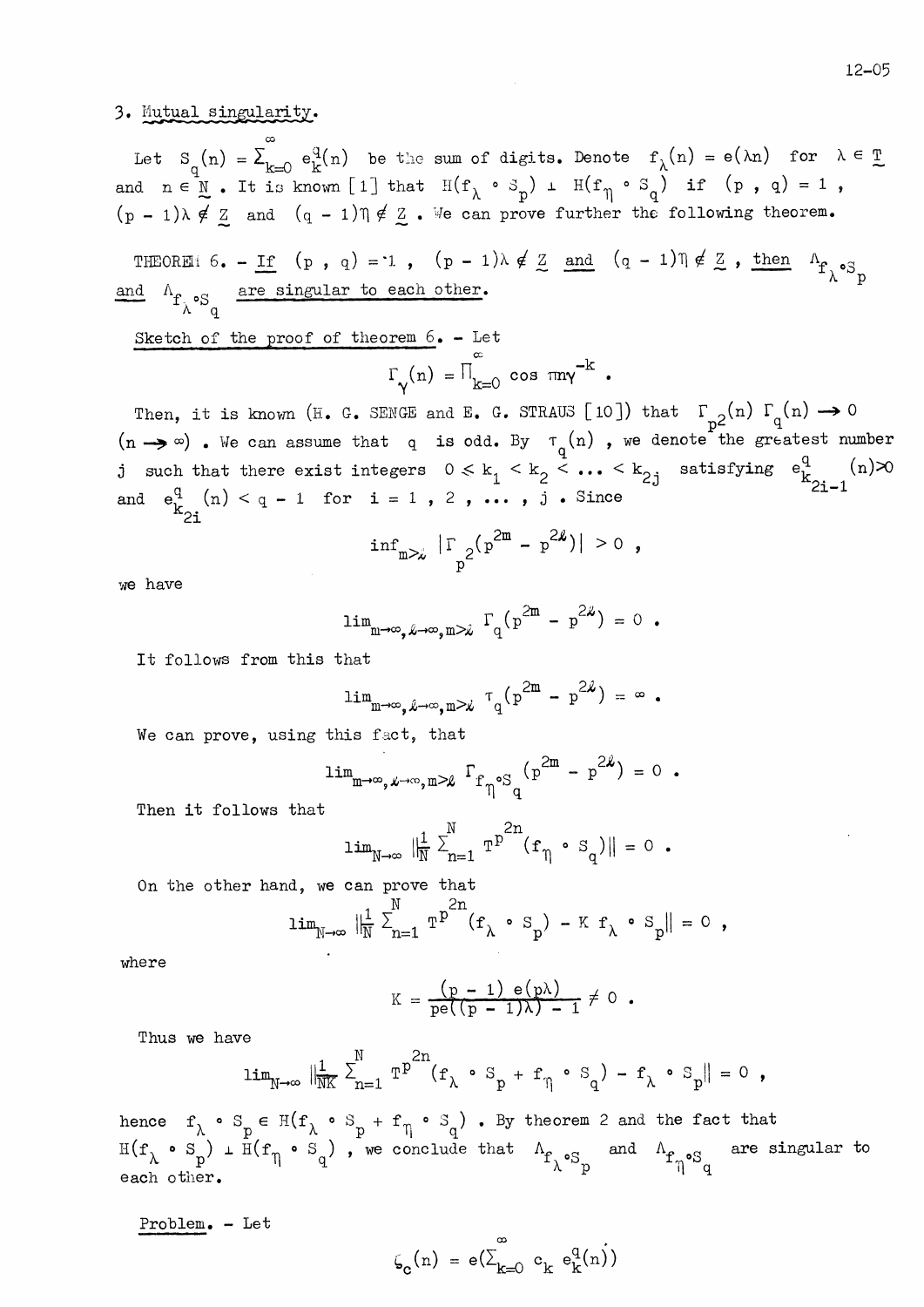and

$$
\zeta_d(n)\ =\ \mathbf{e}(\textstyle \sum_{k=0}^\infty\ \mathbf{d}_k\ \mathbf{e}_k^q(n))\ \ .
$$

We can prove that  $\mathbb{H}(\zeta_c)$   $\perp \mathbb{H}(\zeta_d)$  if, and only if,  $\sum_{k=0}^{\infty} ||c_k - d_k||^2 < \infty$ . But we do not know whether this condition is sufficient for the mutual singularity of  $\Lambda_{\mathcal{L}}$ and  $\Lambda_{\zeta_{\lambda}}$  or not.

#### 4. Almost periodic functions.

Recall that  $\alpha \in \mathbb{C}^N$  is called an almost periodic function in the sense of Besicovitch if it belongs to the closed subspace  $\mathbb P$  of  $\tilde{\mathbb B}$  generated by  $\{f_\lambda, \lambda \in \mathbb T\}$ . By theorem 3, if  $\alpha \in \mathbb{P}$ , then  $\alpha \in \mathbb{Q}$  and  $\Lambda_{\alpha}$  is discrete.

$$
\zeta_c(n) = e(\sum_{k=0}^{\infty} c_k e_k^q(n))
$$
.

THEOREM 7. -  $\zeta_c$  is almost periodic in the sense of Besicovitch if, and only if, there exists  $\lambda \in \mathbb{T}$  such that

$$
\sum_{k=0}^{\infty} \|\mathbf{e}_k - \lambda q^k\|^2 < \infty
$$

and that

Let

$$
\textbf{1}_{k=0}^{\mathbb{N}} \ (\mathbf{c}_k - \lambda q^k)
$$

converge modulo 1 when  $\mathbb{N} \longrightarrow \infty$ .

**Proof.** - Suppose that  $\zeta_0$  is almost periodic. Then  $\Lambda_{\zeta_0}$  is discrete and by theorem 5, there exists  $\lambda \in \mathbb{T}$  such that

$$
\sum_{k=0}^{\infty} \|\mathbf{c}_k - \lambda q^k\|^2 < \infty.
$$

Here, we may assume without loss of generality that  $||c_k - \lambda q^k|| = |c_k - \lambda q^k|$  for  $k = 0$ , 1, 2, ...

Take  $\ell \in \mathbb{N}$  such that  $|c_k - \lambda q^k| < 1/q$  for any  $k = \ell$ ,  $\ell + 1$ , ... Since  $\zeta_{\tau \ell_0}(n) = \zeta_0(nq^2)$  ( $\forall n \in \mathbb{N}$ ),  $\zeta_{\tau \ell_0}$  is also almost periodic. Hence, the inner product  $(\zeta_{\gamma_{\text{C}}}^{\prime}, f\lambda)$  exists. Therefore,  $(\zeta_{\tau^{\mathcal{L}}_{\tau}}^{\tau^{\mathcal{L}}} , f \lambda) = \lim_{n \to \infty} \frac{1}{n} \sum_{j=0}^{n-1} \zeta_{\tau^{\mathcal{L}}_{\tau}}^{\tau^{\mathcal{L}}} (j) e(-j\lambda)$  $= \prod_{k=0}^{\infty} \frac{1}{a} \sum_{j=0}^{q-1} e(j(c_k - \lambda q^k))$  $= \prod_{k=k}^{\infty} e(\frac{q-1}{2}(c_k - \lambda q^{k})) \frac{\sin \pi q(c_k - \lambda q^{k})}{q \sin \pi (c_k - \lambda q^{k})}$ exists. Since  $\prod_{k=\ell}^{\infty} \frac{\sin \pi q (c_k - \lambda q^K)}{q \sin \pi (c_k - \lambda q^K)}$ 

exists and is not  $0$ ,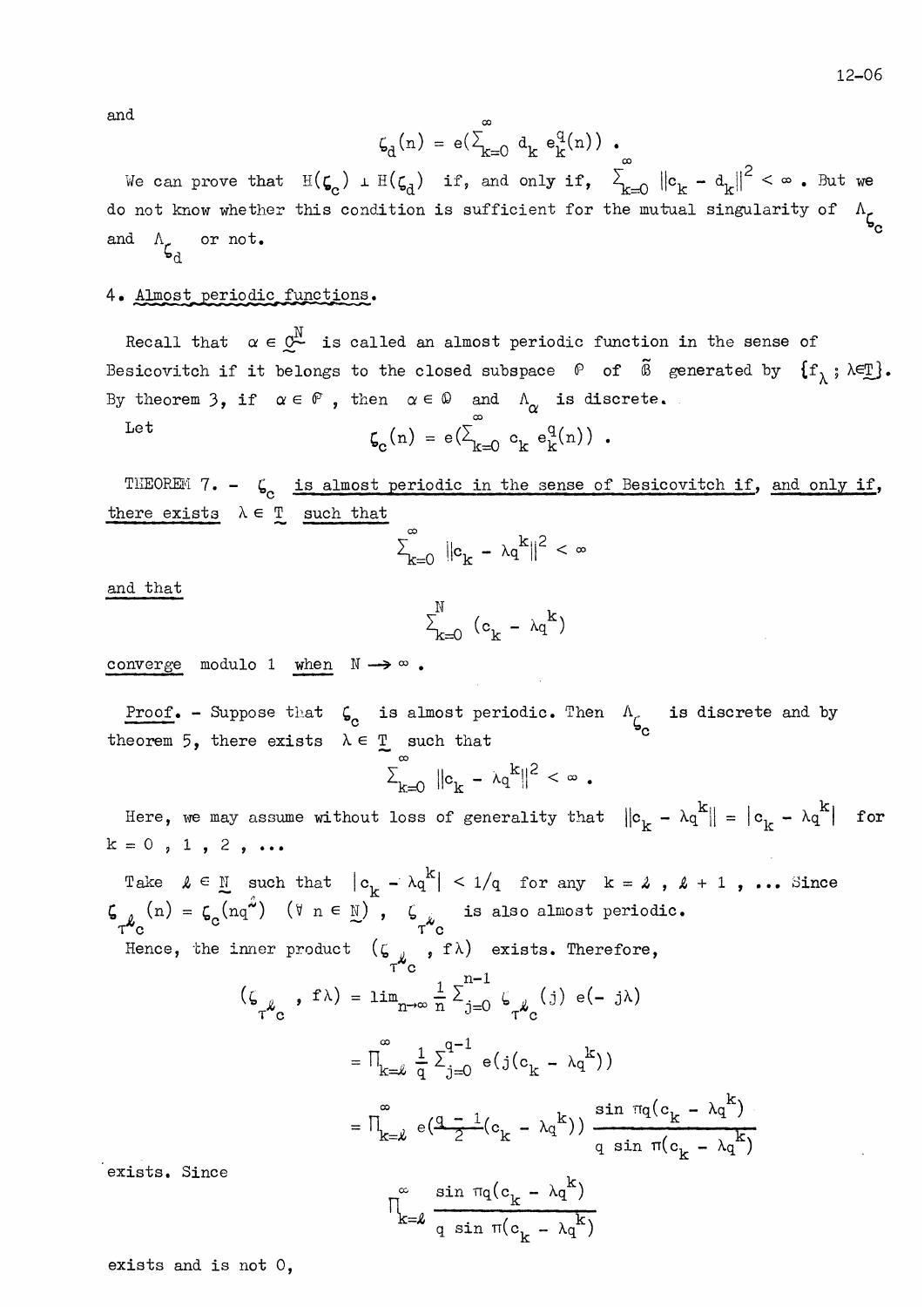$$
\textbf{P}_{k=1}^{\infty} \textbf{e} \big( \frac{q-1}{2} \big( \textbf{c}_k - \lambda q^k \big) \big) \textbf{e} \big( \textbf{c}_k^{\infty} \frac{q-1}{2} \big( \textbf{c}_k - \lambda q^k \big) \big)
$$

should exist. That is to say that

 $\mathbf{r}$ 

 $\sum_{k=0}^{N} \frac{q-1}{2} (c_k - \lambda q^k)$  converge modulo 1 when  $N \rightarrow \infty$ . Since  $c_k - \lambda q^k \rightarrow 0$  (k  $\rightarrow \infty$ ), this implies that  $\sum_{k=0}^{N} (c_k - \lambda q^k)$  converges modulo 1 when  $N \rightarrow \infty$ . Conversely, suppose that there exists  $\lambda \in \mathbb{T}$  such that

$$
\sum_{k=0}^{\infty} \left| \left| c_k - \lambda q^k \right| \right| < \infty
$$

and

$$
\sum_{k=0}^{N} (c_k - \lambda q^k) \quad \text{converges modulo 1 when} \quad N \longrightarrow \infty.
$$

Here, we assume without loss of generality that

$$
||c_k - \lambda q^k|| = |c_k - \lambda q^k|
$$
  $(k = 0, 1, 2, ...).$ 

Let

 $(\mathbf{k})$ 

$$
\alpha_{\mathbb{N}}(n) = e(\lambda n + \sum_{k=0}^{\mathbb{N}-1} (c_k - \lambda q^k) e_k^q(n)) \qquad (\forall n \in \mathbb{N}).
$$

Since  $\alpha_{\text{N}}$  is almost periodic, it is sufficient to prove that  $\|\alpha - \alpha_{\text{N}}\| \to 0$  $(N \rightarrow \infty)$  We have

$$
\|\alpha - \alpha_{N}\|^2 \leqslant q \overline{\lim}_{M \to \infty} \frac{1}{q^{M}} \sum_{j=0}^{q^{M}-1} |1 - e(\sum_{k=N}^{M-1} (c_k - \lambda q^{k}) e_{k}^{q}(j))|^2
$$
  

$$
\leqslant 2\pi q \overline{\lim}_{M \to \infty} \frac{1}{q^{M}} \sum_{j=0}^{q^{M}-1} ||\sum_{k=N}^{M-1} (c_k - \lambda q^{k}) e_{k}^{q}(j)||^2
$$
  

$$
\leqslant 4\pi q \overline{\lim}_{M \to \infty} \frac{1}{q^{M}} \sum_{j=0}^{q^{M}-1} (|\sum_{k=N}^{M-1} (c_k - \lambda q^{k}) (e_{k}^{q}(j) - \frac{q-1}{2})|^{2}
$$
  

$$
+ ||\frac{q-1}{2} \sum_{k=N}^{M-1} (c_k - \lambda q^{k})||^{2})
$$

$$
\leq 4\pi \sum_{j=0}^{q-1} (j - \frac{q-1}{2})^2 \sum_{k=N}^{\infty} |c_k - \lambda q^k|^2 + 4\pi q \overline{\lim}_{N \to \infty} ||\sum_{k=N}^{M-1} \frac{q-1}{2} (c_k - \lambda q^k)||^2
$$
  
Since  $\sum_{k=0}^{n} (c_k - \lambda q^k)$  converges modulo 1 when  $n \to \infty$ , and  $c_k - \lambda q^k \to 0$   
 $\sum_{k=0}^{n} \frac{q-1}{2} (c_k - \lambda q^k)$  converges modulo 1 when  $n \to \infty$ .  
Hence  $||\alpha - \alpha|| \to 0$  when  $N \to \infty$ 

Hence,  $\|\alpha - \alpha_{\text{N}}\| \to 0$  when  $\mathbb{N} \to \infty$ .

#### **REFERENCES**

- [1] BESINEAU (J.). Indépendance statistique d'ensembles liés à la fonction "somme des chiffres", Acta Arithm., Warszawa, t. 20, 1976, p. 401-416.
- COQUET (J.) and MENDES FRANCE  $(M. )$ . Suites à spectre vide et suites pseudo- $\lfloor 2 \rfloor$ aléatoires, Acta Arithm., Warszawa, t. 32, 1976, p. 99-106.
- [3] COQUET  $(J_{\bullet})$ , KAMAE  $(T_{\bullet})$  and MENDES FRANCE  $(M_{\bullet})_{\bullet}$  Sur la mesure spectrale de